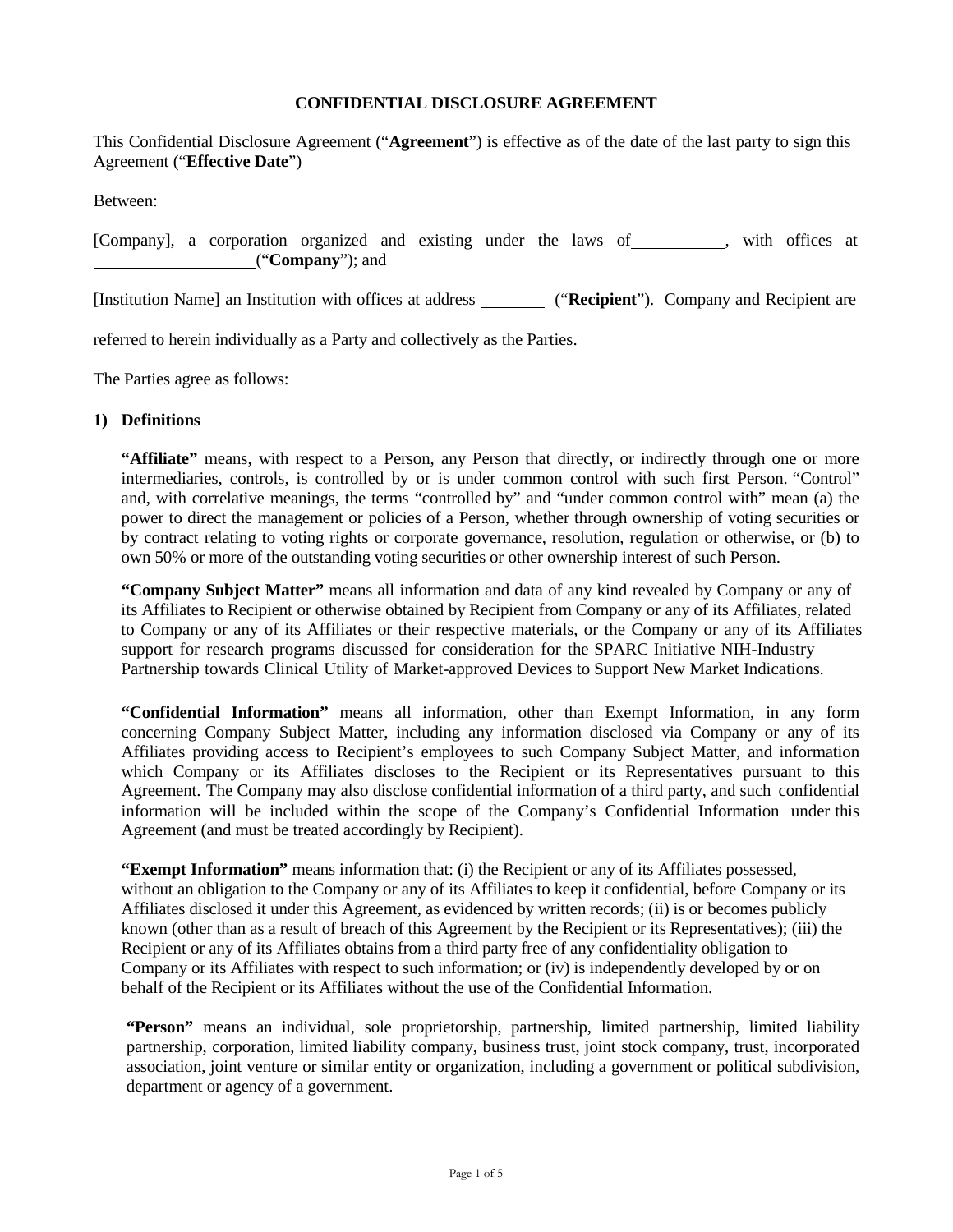**"Purpose"** means the purpose of the evaluation of a potential business relationship between the Parties for the NIH SPARC Initiative NIH-Industry Partnership towards Clinical Utility of Market-approved Devices to Support New Market Indications

# **2) Treatment of Confidential Information**

- (a) The Recipient shall maintain the confidentiality of Company's Confidential Information with at least the same degree of care as it maintains the confidentiality of its own confidential information of like importance, and in any event, not less than a reasonable standard of care.
- (b) The Recipient may use, copy and make extracts of Company's Confidential Information only in connection with the Purpose. The Recipient agrees that it shall not, at any time during or after this Agreement remains in effect, engage in any invasive testing of any sample, prototype or other product of the Company or any of its Affiliates, including, but not limited to, any x-ray or destructive analysis or any reverse engineering.
- (c) The Recipient shall not disclose any of Company's Confidential Information to any third party other than the Recipient's Affiliates and the directors, officers, employees, contractors, consultants and agents of the Recipient and its Affiliates who have a need to know the Confidential Information for the Purpose and who are bound by obligations of confidentiality at least as restrictive as those in this Agreement (collectively, "**Representatives**"). The Recipient is liable to Company for any use or disclosure of the Confidential Information in violation of the terms of this Agreement by any Representatives to whom the Recipient discloses such Confidential Information under this clause 2(c). The Recipient shall notify the Disclosing Party immediately upon its discovery of any unauthorized use or disclosure of the Confidential Information or any breach of this Agreement and reasonably cooperate with the Disclosing Party to regain possession of the Confidential Information and prevent its further unauthorized use or disclosure
- (d) Upon Company's request, and in any event upon termination of this Agreement, the Recipient shall promptly return to Company or, at Company's option, destroy all copies of Confidential Information and, except as set out in clause 2(e) below, the Recipient shall destroy all additional copies, in whatever medium, of Confidential Information then in its or its Representatives' possession. Upon Company's request, the Recipient shall confirm in writing as to such destruction.
- (e) Section 2(d) notwithstanding, the Recipient: (i) may retain a single copy of Company's Confidential Information for the sole purpose of ascertaining its ongoing rights and responsibilities in respect of such information; and (ii) shall not be required to destroy any computer files stored securely by the Recipient or its Affiliates that are: (x) created during automatic system back up; or (y) retained for legal purposes by the legal division of the Recipient and its Affiliates; provided, that any Confidential Information retained by Recipient must be kept confidential in accordance with this Agreement.
- (f) Anything to the contrary contained herein notwithstanding, the Recipient shall be permitted to disclose (and the Recipient shall not be required to destroy) any of Company's Confidential Information that is required to be disclosed by a governmental authority or applicable law in connection with a legal or administrative proceeding (including in connection with any regulatory approval process), provided that the Recipient shall: (i) provide reasonable prior written notice to Company of any such disclosure requirement; (ii) cooperate with Company (at Company's cost) if Company seeks a protective order or other remedy in respect of any such disclosure; and (iii) furnish only that portion of the Confidential Information which the Recipient is legally required to disclose.

# **3) Term and Termination**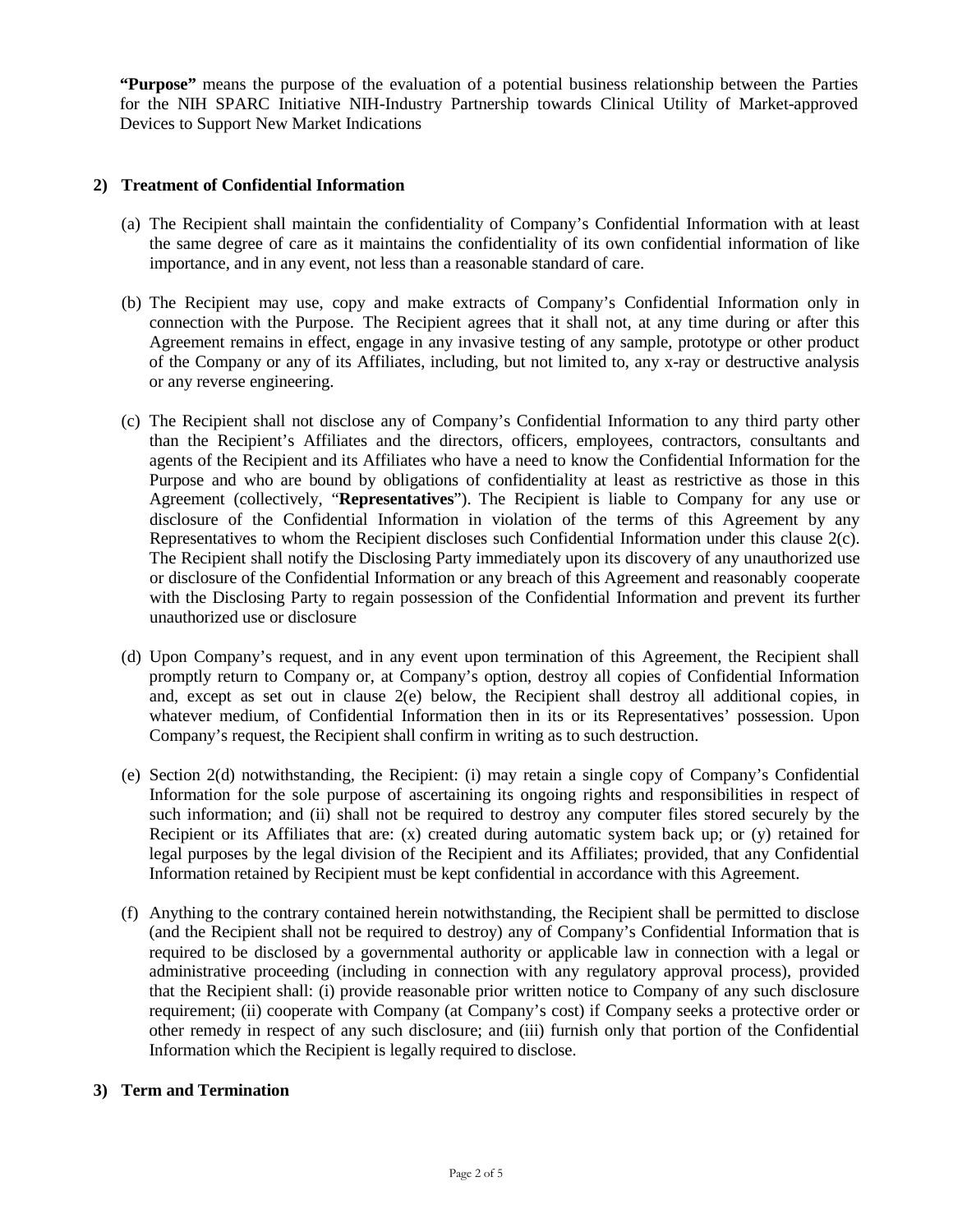The term during which disclosures may be made and received under this Agreement will be for twelve (12) months from the Effective Date. Either party may terminate this Agreement by providing a thirty (30) day written notice to the other party. The Recipient's obligations under this Agreement will terminate five (5) years from the Effective Date.

# **4) No Representation or Warranty**

ALL CONFIDENTIAL INFORMATION IS PROVIDED "AS IS" AND TO THE MAXIMUM EXTENT PERMITTED BY APPLICABLE LAW. COMPANY HEREBY DISCLAIMS AND EXCLUDES ANY AND ALL REPRESENTATIONS, WARRANTIES, CONDITIONS, OR OTHER TERMS, WHETHER WRITTEN OR ORAL, EXPRESS OR IMPLIED, WITH RESPECT TO THE CONFIDENTIAL INFORMATION IT PROVIDES HEREUNDER, INCLUDING ANY REPRESENTATION OR WARRANTY OF ACCURACY, COMPLETENESS, QUALITY, PERFORMANCE, MERCHANTABILITY, OR FITNESS FOR A PARTICULAR PURPOSE OR NON-INFRINGEMENT. COMPANY SHALL NOT HAVE ANY LIABILITY, DIRECT OR INDIRECT, TO RECIPIENT FOR ANY DAMAGES THAT MAY ARISE AS A RESULT OF THE RECIPIENT'S USE OF THE CONFIDENTIAL INFORMATION OR ANY ERRORS THEREIN OR OMISSIONS THEREFROM.

# **5) Other Matters**

- (a) Each Party represents and warrants to the other that it has the legal power and authority to enter into and perform under this Agreement.
- (b) All Confidential Information (and all derivatives thereof) will remain the property of the Company. Neither this Agreement nor the performance by either Party shall transfer to the Recipient any proprietary right, title, interest or claim in or to any of Company's Confidential Information (including any intellectual property rights subsisting therein).
- (c) Neither Party is obligated to negotiate or enter into any other agreement, and any discussions may be terminated at the sole discretion of either Party at any time and for any reason. Unless and until a definitive agreement is executed and delivered by the Parties, neither Party is under any legal obligation of any kind with respect to any transaction, except for the matters specifically agreed to in this Agreement.
- (d) A waiver by either Party of any term or condition of this Agreement must be in writing signed by the waiving party. A waiver in one instance of a term or condition shall not be deemed a waiver of such term or condition in any other instance.
- (e) This Agreement sets forth the Parties' entire understanding about its subject matter and supersedes any other agreement or understanding between the Parties about its subject matter. Neither Party can assign, amend, or terminate any part of this Agreement except in writing signed by both Parties.
- (f) Each Party shall maintain confidential the terms of this Agreement and the content of discussions covered thereby, and each Party shall refrain from making any announcement or any other public disclosure in respect thereof (except as required under applicable laws and regulations) without the prior written consent of the other Party.
- (g) The Recipient acknowledges and agrees that any breach or threatened breach by it or its Representatives of this Agreement may cause the Company irreparable injury for which there is no adequate remedy at law. Therefore, the Company will be entitled, in addition to any other remedies available (including, but not limited to, monetary damages), to seek injunctive or other equitable relief.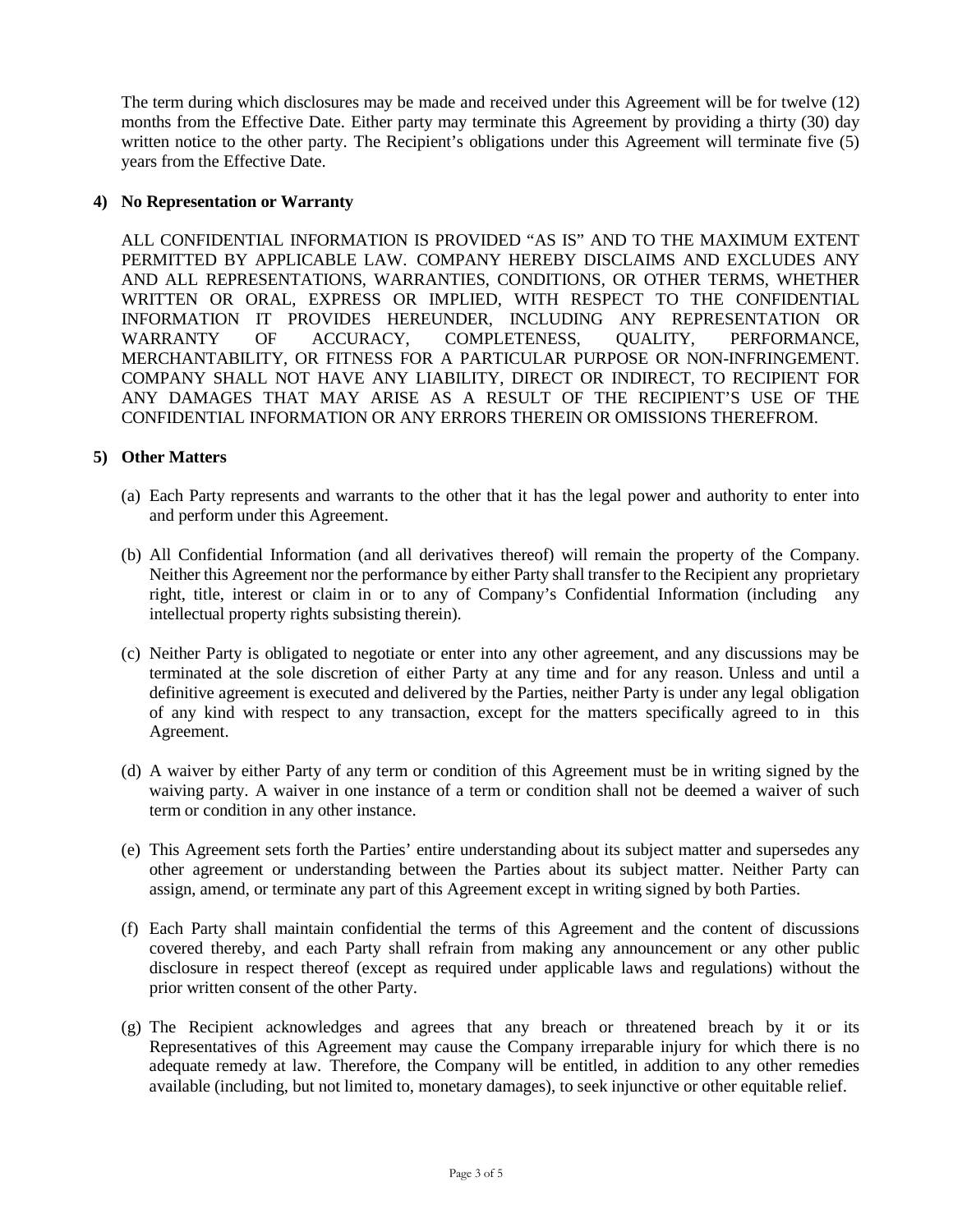- (h) If a court or other tribunal of competent jurisdiction should hold any term or provision of this Agreement to be excessive, invalid, void or unenforceable, the offending term or provision shall be deleted or revised to the extent necessary to be enforceable, and, if possible, replaced by a term or provisions which, so far as practicable, achieves the legitimate aims of the Parties.
- (i) This Agreement may be executed in two counterparts (including by facsimile or electronic copies), both of which shall be deemed an original, and both of which together shall constitute one and the same instrument.
- (j) The interpretation and construction of this Agreement shall be governed by Federal law or the law of the State of Delaware, as applicable, excluding any conflicts or choice of law rule or principle that might otherwise refer construction or interpretation of this Agreement to the substantive law of another jurisdiction.
- (k) A breach by of this Agreement by Recipient may cause irreparable harm for which the non-breaching party will not be adequately compensated by monetary damages. In the event of a breach, or threatened breach, of this Agreement, Company shall be entitled to seek equitable relief from any court of competent jurisdiction, whether preliminary or permanent, without the need to post a bond or other security. Nothing in this section 5(j) is intended, or shall be construed, to limit Company's right to any other remedy for a breach of any provision of this Agreement.
- (l) All references to Company include its parent company and all entities owned by the parent company, or by an entity in which the parent company, has a direct or indirect ownership of at least fifty percent.
- (m) Neither party, by virtue of this Agreement, is under any obligation to the other party to disclose any Confidential Information under this Agreement, or to negotiate or conclude any substantive business agreement or other agreement related to the Company Subject Matter. Each party bears its own costs with respect to their discussions of the Company Subject Matter, unless otherwise agreed. Each party acknowledges that neither party nor any of its respective directors, officers, employees, agents, representatives or advisors has made or makes any representation or warranty as to the accuracy or completeness of the Confidential Information. Recipient acknowledges that Company may, provided that Company does not breach its obligations hereunder, (i) presently have and continue internal research or development of concepts, products or technologies similar to or in competition with Recipient's concepts, products or technologies, (ii) undertake such research or development at a future date; and/or (iii) receive information on the same or related subject matter from third parties; and (iv) as a result of such activities, develop and commercialize such concepts, products or technologies independently or in cooperation with third parties .
- (n) This Agreement shall be binding upon the assigns and successors of each party. Neither party may, however, assign any of its rights or obligations hereunder without the prior written consent of the other party, except that Company may, without Recipient's approval, assign all or part of its rights and obligations herewith to an affiliated entity or to a non-affiliated entity in connection with the sale of the business related to this Agreement.